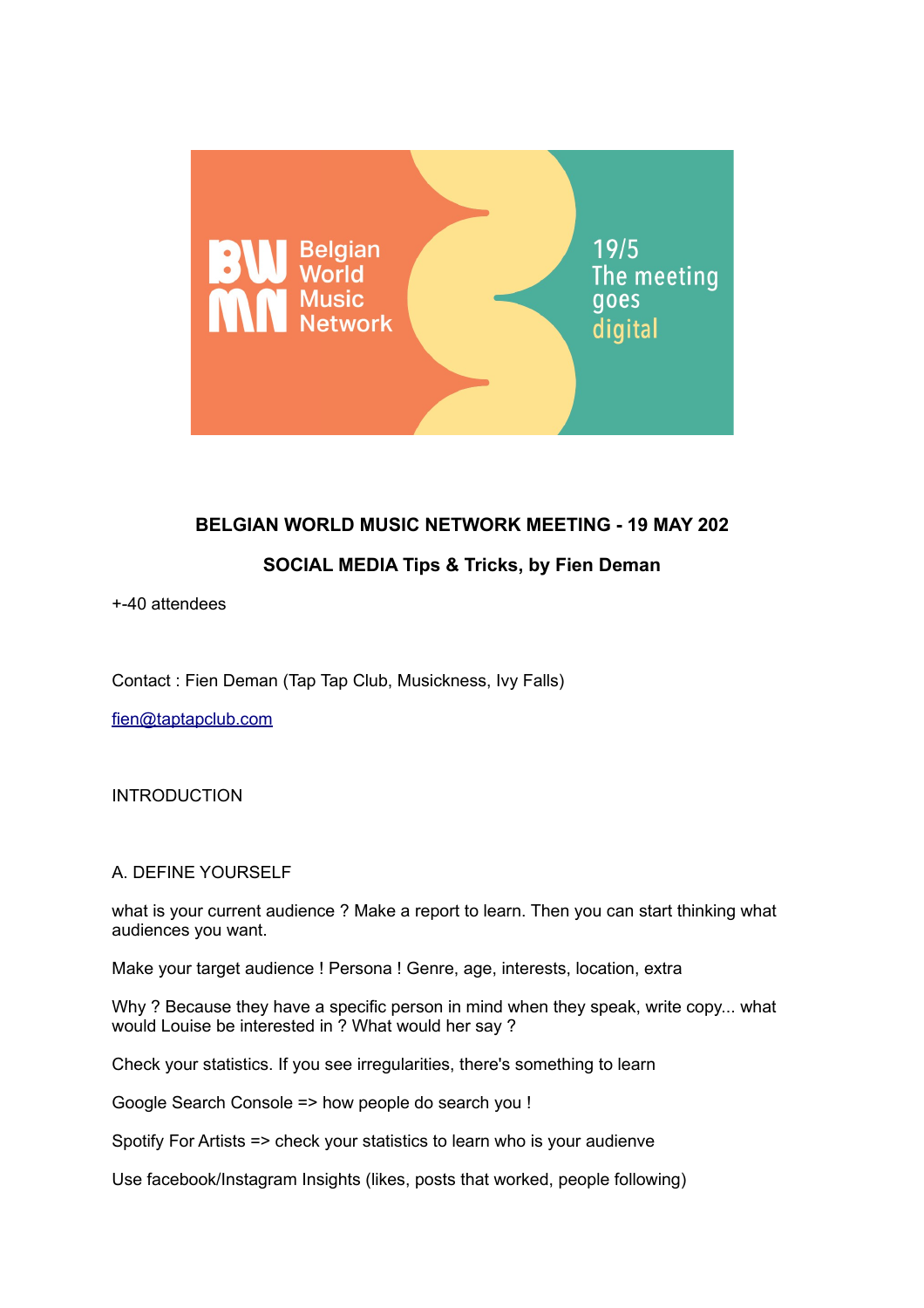Many tool your can use to analyse that !

What type of band/artist are you ?

- Structural : band/solo/big band/band with focus figure
- Style/genre : be specific
- experience : studio or live ?
- Your level (emerging, confirmed)

Define your GOALS ! Write it down, what are you aiming ?

Determine your tone of voice : Write formal/informal ? Use emojis ? Don't switch all the time !

As a promoter, label, organiser, music hall, festival :

- do your persona,
- use your statistics and ask your line-up to receive an advertiser acces on their page and you can check their statistics !
- Engage your graphic Designer & determine your aesthetics !

#### B. MOST IMPORTANT PLATFORMS

Instagram, Facebook, twitter, tiktok, youtube, spotify, apple music, bandsintown, songkick, musixmatch, genius, bandcamp

Facebook is different than Instagram ! Post according to the platform you're in

**Facebook**= new website, up to date, call to action, say more, events

**Instagram** = picture perfect, aesthetic, style, story, behind the scenes, different, not selling directly, more informal, connecting. Create a good mix of posts about yourself, post about others & call to actions. IGTV =videos longer than 1min. Use # to get discovered, be specific !

**Twitter**= repost your facebook feed, update less often, retweet, #, journalists/politics use it a lot

**TikTok**= becoming big, for fun, dance, jokes, doesn't fit with a lot of artists

Youtube = keep it up to date, build your YT community,

**Streaming** : How to put your music online withour a label ? Use a service like TuneCore or Distrokid (+ many others).

**Spotify=** interesting playlists, update your profile : bio, picture, banner. Pitch your music through Spotify for Artist !

**Bandsintown**= your concert dates, keep up to date, add ticketlinks, embed on your website

Songkick= same, implemented in Spotify

**MusixMATCH & Genius** = your lyrics are implemented in spotify, instagram etc.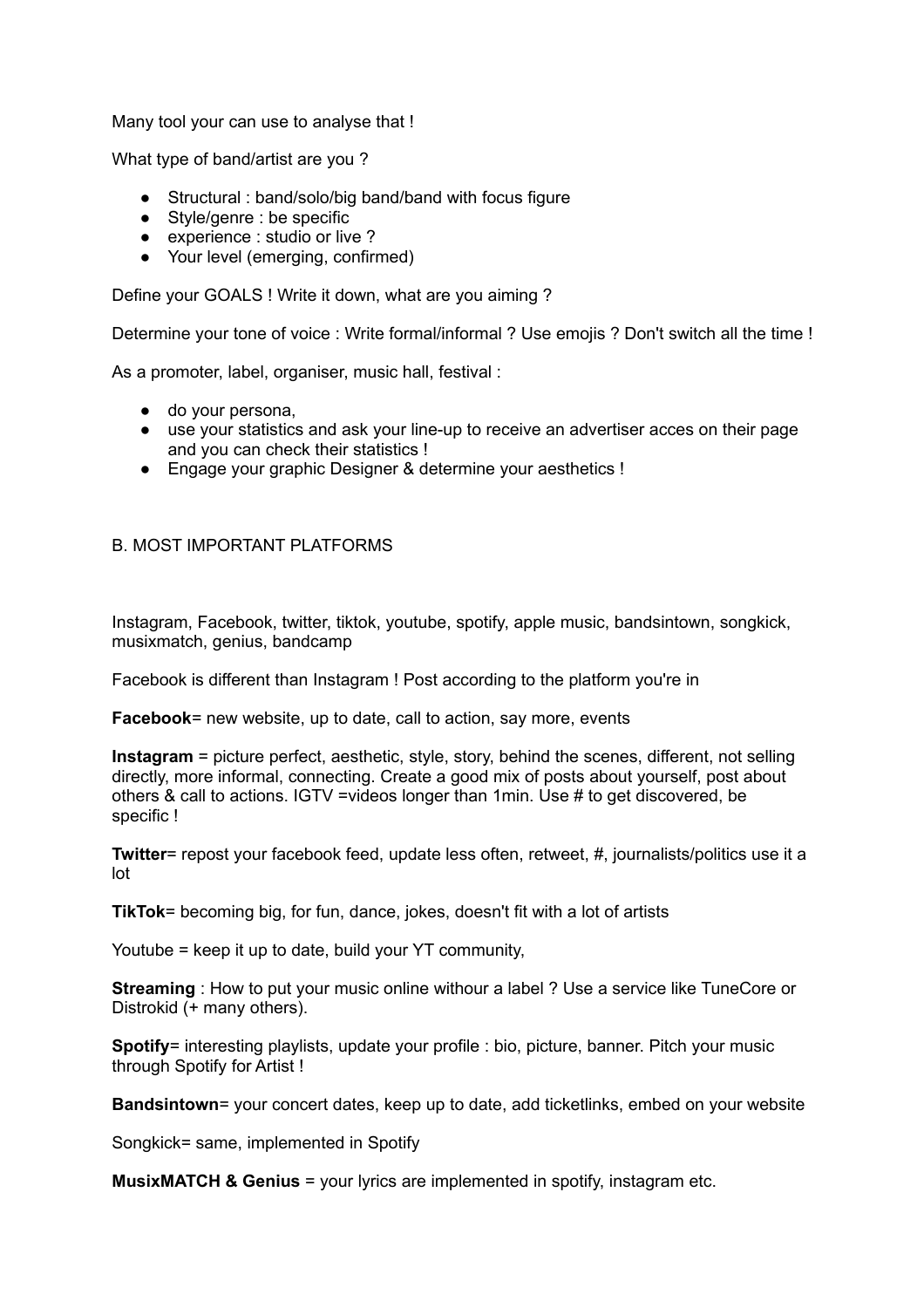## C. CREATIVE MARKETING STRATEGIES

Reach = More than likes !

Stimulate with engagement, relevance, relationships, timeline/explore feed, profile searches, direct shares, time spent on profile...

Frequency = important ! 3 o 4 times a week is adviced. If less, make sure it stays relevant ! Quality over quantity !

Create content ! Quality content !

Hi-end content=your artwork, your music, your videos. Ex : offical photos, videoclip, graphis design...

Low-end content= posts in between your official announcements. Ex : smartphone pictures, rehearsal mood, quick video homemade,

D. PROMOTION : organic & paid (Facebook & Instagram)

organic= for free / paid = advertising

Start with organic, and then, when the posts worked a little, pay a little

Target audience ! Use location, demography, age, gender, interests, languages, connections...

Tips : it's normal to get lost with advertising. Google things to find answers ! Listen to podcast The Science of Social Media.

Work with people who can help you

There's no magic, what works vary from one artist to another. Do Trial & Error !

### E. DO IT YOURSELF : APPS

Unfold, Inshot : make your stories look good

Afterlight, VSCO cam, HUI : edit picture

Gridpost : split pictures for Instagram

Splice, Imovie : edit videos